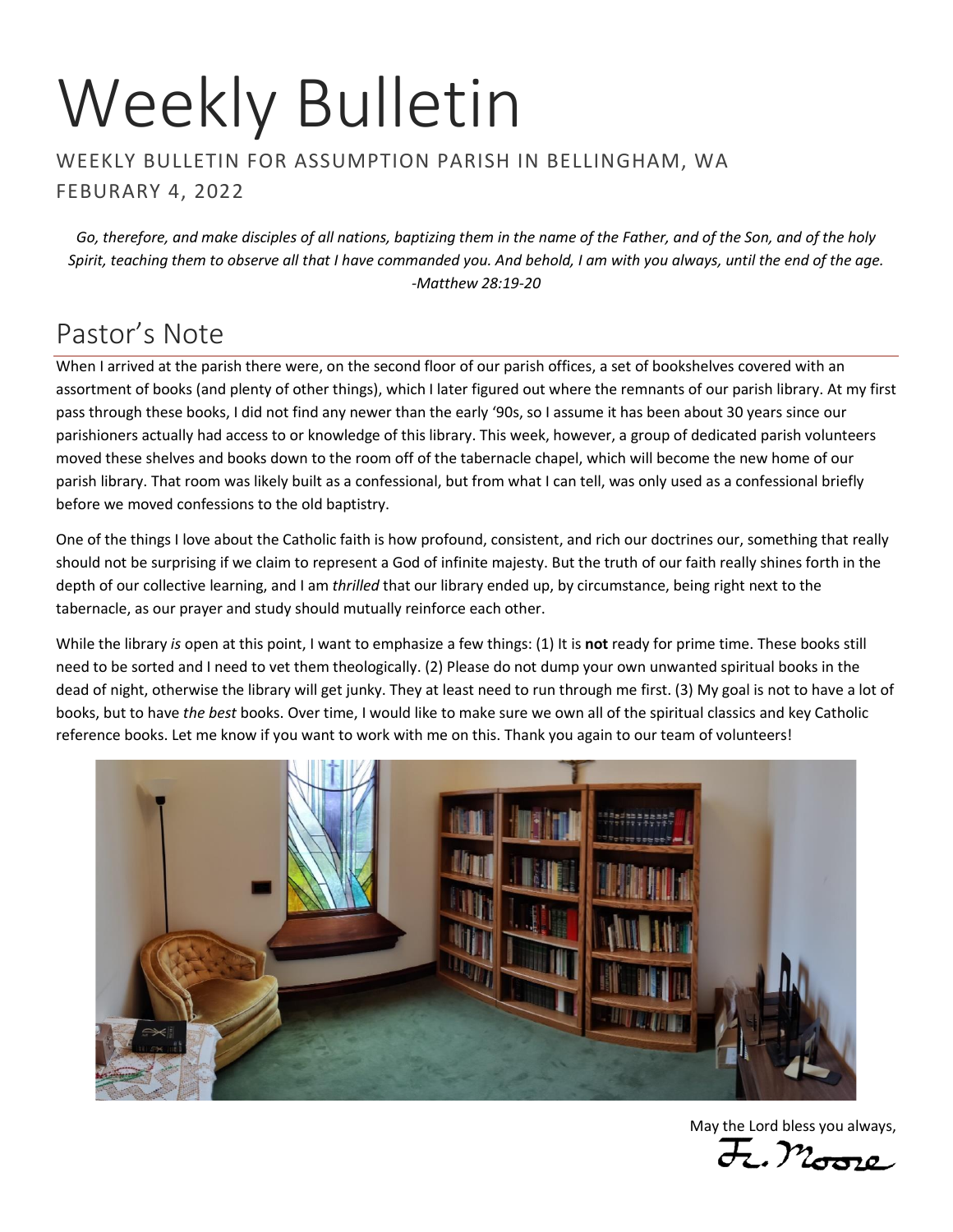#### Pastoral Appointments

Archbishop Paul D. Etienne has announced the latest round of pastoral appointments in the Archdiocese of Seattle. Find them [here.](https://seattlearch.app.box.com/s/n09escypw9sqino0ukd0gw4kirg3cixg)

# Parish News

### Project Dymphna

Are you a single Catholic woman between the ages of 21 and 39 who is struggling to find a supportive and encouraging community? Do you identify as neurodivergent and/or have a mental illness? Please consider joining me in building just such a community.

Project Dymphna will be a group rooted strongly in the Catholic faith. It will be a safe place to receive support and encouragement, to lift each other up to Christ in love, to serve others, and to spread knowledge and awareness of issues related to neurodivergence and mental illness that impact many faithful Catholics.

For more information, please contact Project Dymphna leader Rowan Marsh at: [rowanmarsh27@gmail.com](mailto:rowanmarsh27@gmail.com)

## Prepares Collection next weekend

Next weekend, February 12-13, we will take up the collection for Prepares – Pregnancy and Parenting Support. This is an initiative of the Washington State Bishops to provide a nurturing response and promise to mothers and fathers who have chosen life. It is a promise of support and care from pregnancy to their child's fifth birthday. Regardless of religious beliefs, this parish-based program offers low-income families vital life affirming services.

Statewide, PREPARES has supported thousands of families with one-on-one companionship and child essentials. To learn more, volunteer or donate to the Bishops' PREPARES Valentine Appeal visit [www.preparesforlife.org.](http://www.preparesforlife.org/) Envelopes will be provided in the pews this weekend and next. *100% of your donation will go directly to serve families in need* thanks to the generous sponsorship of The Knights of Columbus Council #676.

# Let Us Pray to the Lord: Parish-Wide Monthly Prayer Sheets

As Catholics we are called to be people of prayer. Particularly in light of the ongoing Synod, it is essential that we pray *together*. On the Kiosk and by the Entrance to the Blessed Sacrament Chapel we have provided a monthly parish prayer sheet. Homebound Ministers are invited to take one for the people they visit. Those visiting the Blessed Sacrament Chapel are asked to add this prayer offering to their time before our Lord. All parishioners are encouraged to take a Prayer Intention for February 2022 home with them to use as part of their own daily prayer time.

As we say at the end of our General Intercessions at mass each week, "LET US PRAY TO THE LORD", together, with one goal, one heart, one mind, one voice, united by our Eternal and Loving God.

# Synod News

## Skagit Valley Videos

The Skagit Valley Parishes have created Synod videos which may be of interest to our parishioners:

Spanish:<https://youtu.be/LqX07yjsNIQ> English: [https://youtu.be/0XxWY1CTcpE](https://na01.safelinks.protection.outlook.com/?url=https%3A%2F%2Fyoutu.be%2F0XxWY1CTcpE&data=04%7C01%7C%7C21b4517a64e944a27cde08d9e42afd9f%7C84df9e7fe9f640afb435aaaaaaaaaaaa%7C1%7C0%7C637791695566801075%7CUnknown%7CTWFpbGZsb3d8eyJWIjoiMC4wLjAwMDAiLCJQIjoiV2luMzIiLCJBTiI6Ik1haWwiLCJXVCI6Mn0%3D%7C3000&sdata=utrq8MaZXs7mW82I388aWfAat4Cwncf9Mpz4q%2B2yUq8%3D&reserved=0)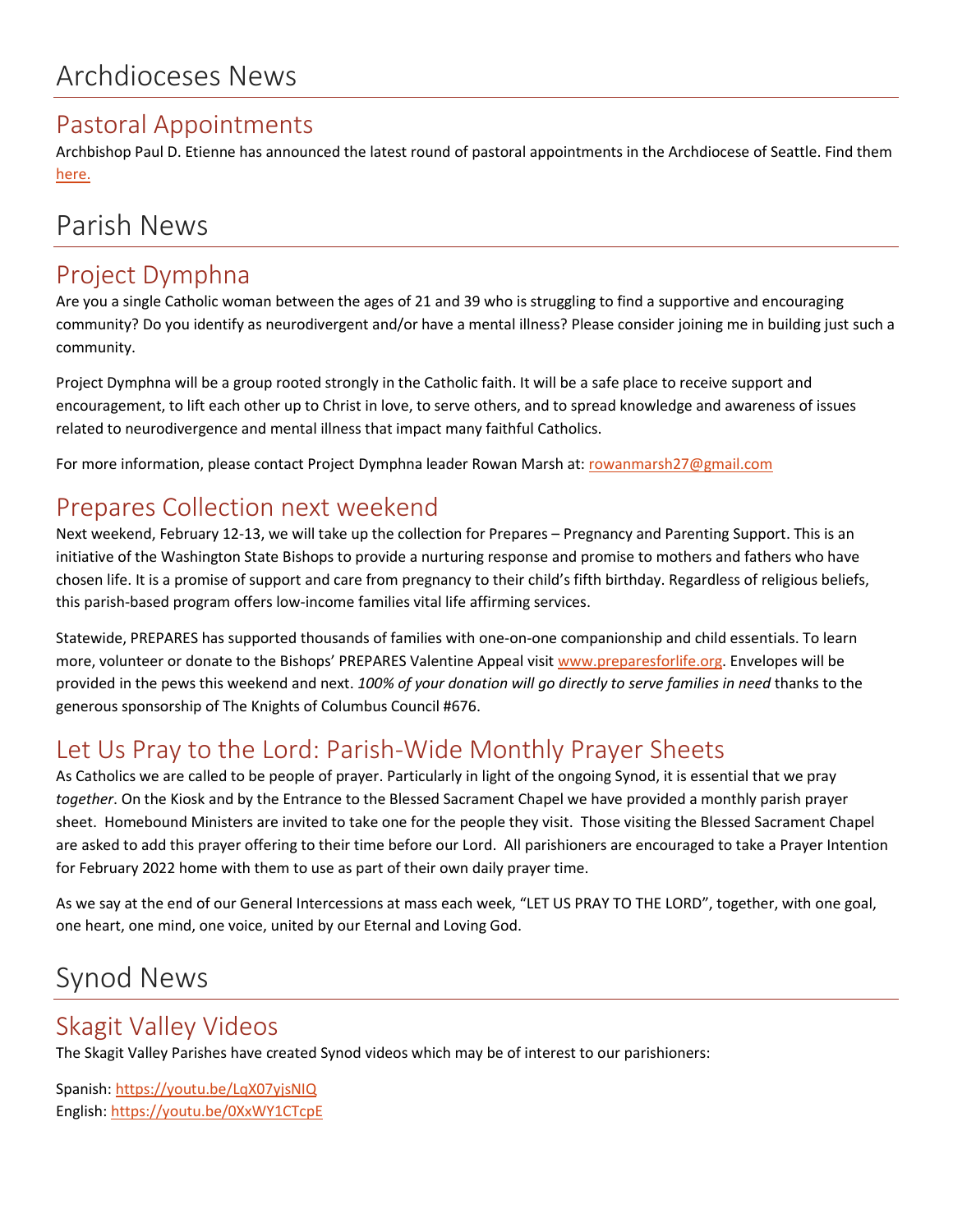## Assumption Listening Sessions

For Assumption's listening sessions, the following times and places are currently available:

- Saturday, February 5 10am-12noon Zoom
- Tuesday, February 8 8-10am Zoom
- Wednesday, February 9 1:30-3:30pm –in-person @ Annie Welch's home (fully vaccinated and boosted)
- Wednesday, February 9 6-8pm in-person  $\omega$  the parish (room to be determined) (masked)
- Friday, February 11 11am-1pm Zoom
- Saturday, February 12 3-5pm Zoom
- Tuesday, February 15 1:30-3:30 in-person @ Annie Welch's home (fully vaccinated and boosted
- Tuesday, February 15 6-8pm in-person @ Paula Martin-Zender's home (masked)
- Sunday, February 20 12noon-2pm in-person @ parish school's faculty room

Feel free to sign up at this site:<https://www.signupgenius.com/go/10c0e4bacaf2ca6ff2-synodal>

Questions can be directed to the parish Synod coordinators: Paula Martin-Zender, Annie Welsh, Mary Helene (Mele), Dan Anderson, and Rose Achey. You can e-mai[l parishoffice@assumption.org](mailto:parishoffice@assumption.org) and we will forward it along.

# School News

## Regional Curriculum Day- No School

There will no school for students this Friday, February 11<sup>th</sup> so that teachers can participate in a Regional Curriculum Day with other schools for the Archdiocese. Thanks to the new virtual format, our teachers can participate with schools all across Western Washington, some of which include early childhood development through the chancery and technology training through Bishop O'Dea High School in Seattle. Assumption teachers have a total of six professional development days scheduled throughout the school year to focus on areas of interest and improve their craft.

#### Scrip Sale

Assumption Catholic School will be selling Scrip outside the gym between the 8 am and 10 am Masses this Sunday, February 6<sup>th</sup>. Thank you for supporting our school.

#### Open House

**Come join us for an in-person Open House on Sunday, February 13th from 2 pm to 4 pm.** Meet one of our ambassadors in the school library, take a tour, and children can participate in a scavenger hunt. The Open House is for all CURRENT and NEW families to Assumption, so bring a friend.

There will no school for students this Friday, February  $11<sup>th</sup>$  so that teachers can participate in a Regional Curriculum Day with other schools for the Archdiocese. Thanks to the new virtual format, our teachers can participate with schools all across Western Washington, some of which include early childhood development through the chancery and technology training through Bishop O'Dea High School in Seattle. Assumption teachers have a total of six professional development days scheduled throughout the school year to focus on areas of interest and improve their craft.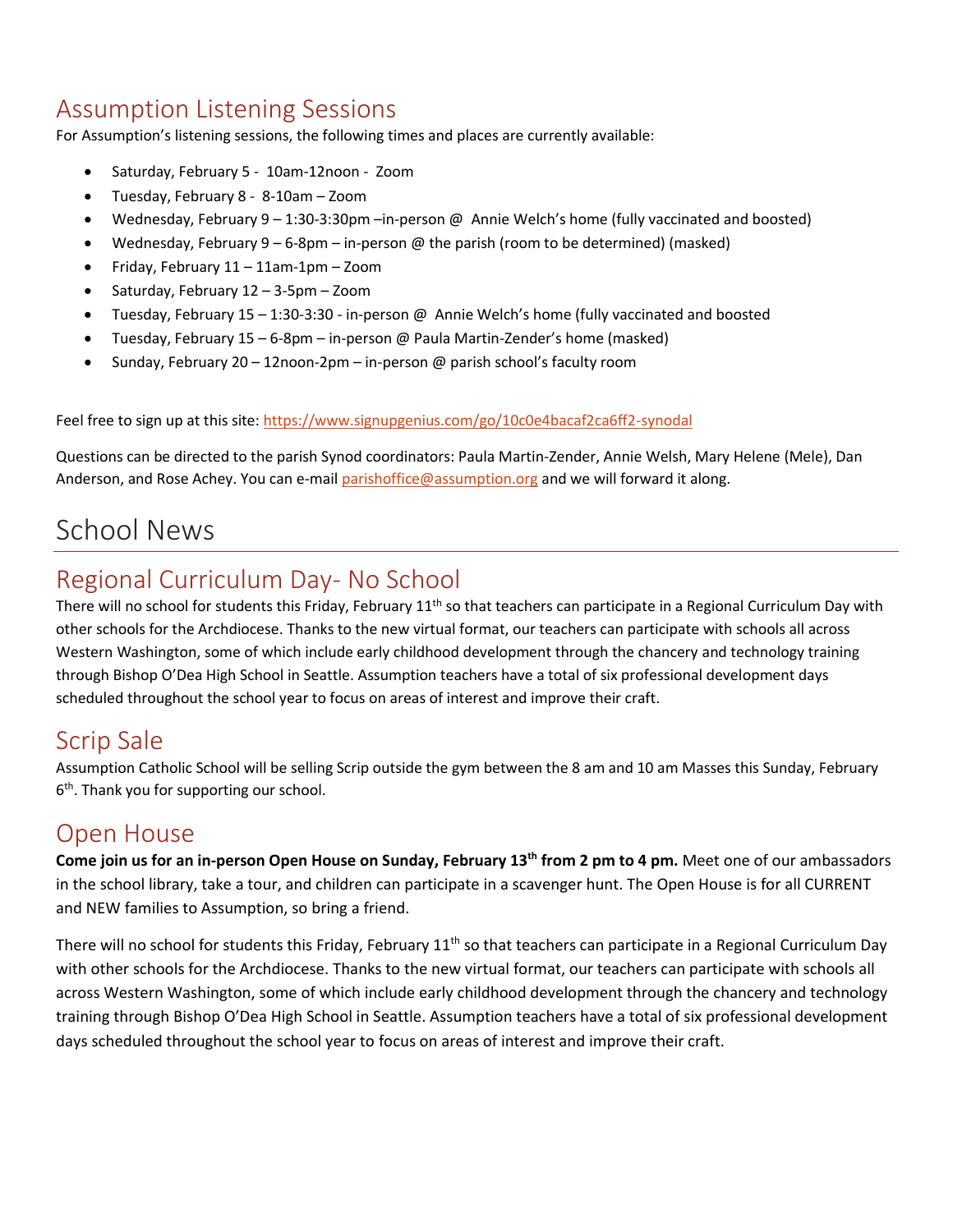# Upcoming

#### Events

- **Saturday, Feb. 5**
	- o 4:00 pm Rosary Prayer in Church
- **Sunday, Feb. 6**
	- o 10:00 am Boy Scout Sunday Mass
- **Tuesday, Feb. 8**
	- o 10:30 am Funeral for Jose Martinez
- **Wednesday, Feb. 9**
	- o 7:00 pm State of the School Meeting, Gym

## Sanctuary Lamp Candle

**This week the candle burns for: Ruth Ann Hayer**

#### Intentions

- **Saturday, Feb, 5**
	- o 5:00 pm, Prakin Thepaksorn, SI
- **Sunday, Feb. 6**
	- o 8:00 am, Maria Macaraig Javier, RIP
	- o 10:00 am, Pro Populo
	- o 12:30 pm, Jim Minton, SI
- **Tuesday, Feb. 8**
	- o 5:30 pm, Imara Gacad-Siosin, SI
- **Wednesday, Feb. 9**
	- o 7:15 am, David Cimini, RIP
- **Thursday, Feb. 10**
	- o 7:15 am,
- **Friday, Feb, 11**
	- o 8:15 am,
- **Saturday, Feb, 12**
	- o 5:00 pm, Tyson Humphrey, RIP
- **Sunday, Feb. 13**
	- o 8:00 am, Joe Razore, Sr., RIP
	- o 10:00 am, Rafael Mendoza
	- o 12:30 pm, Pro Populo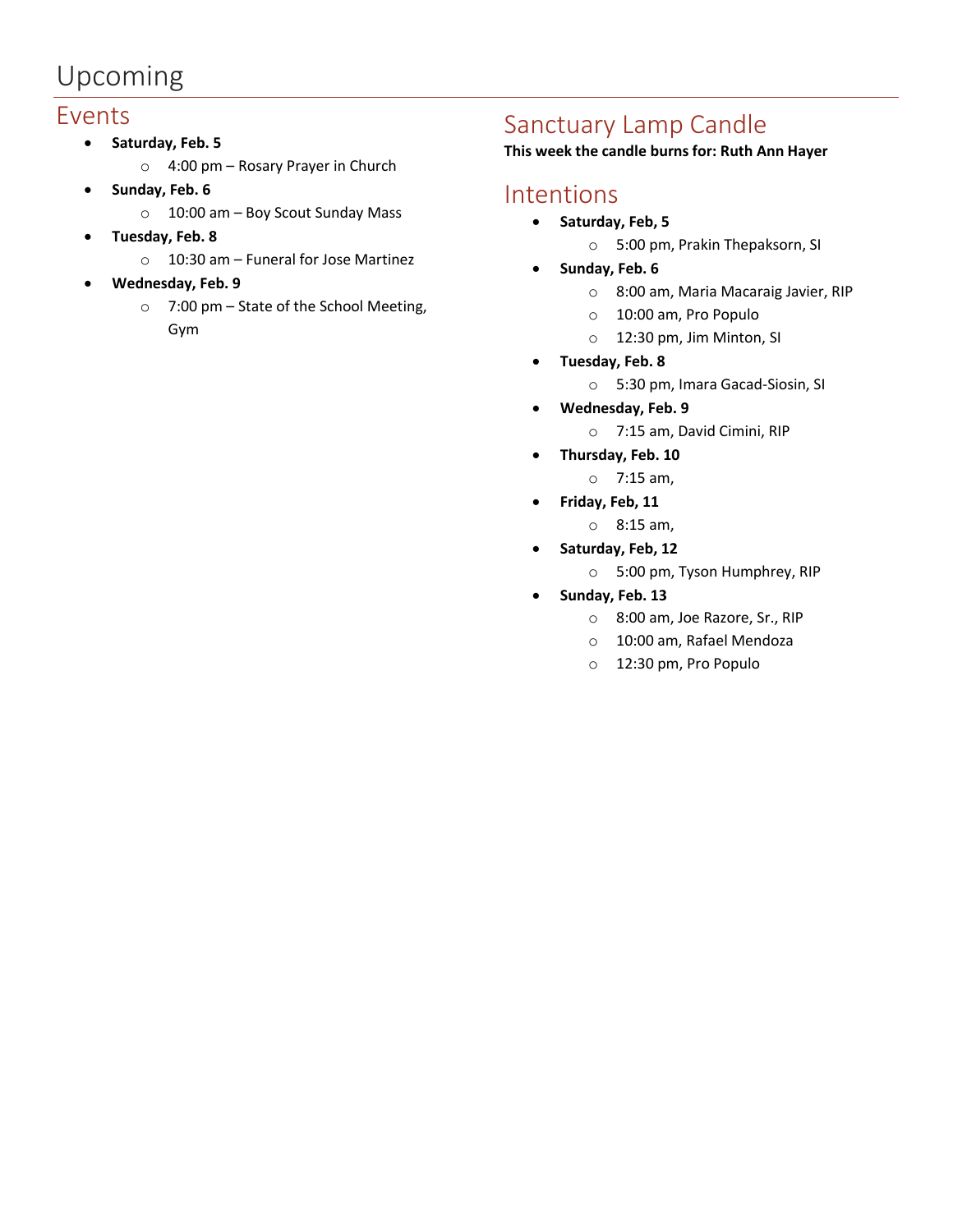# Boletín semanal

#### BOLETÍN SEMANAL DE LA PARROQUIA DE LA ASUNCIÓN EN BELLINGHAM, WA 4 DE FEBRERO DE 2022

*Vayan, pues, y hagan discípulos de todas las naciones, bautizándolos en el nombre del Padre y del Hijo y del Espíritu Santo, enseñándoles a guardar todo lo que les he mandado; y ¡recuerden! Yo estoy con ustedes todos los días, hasta el fin del mundo. -Mateo 28, 19-20*

# Nota del Pastor

Cuando llegué a la parroquia había, en el segundo piso de nuestras oficinas parroquiales, un conjunto de estanterías cubiertas con una variedad de libros (y muchas otras cosas), que luego descubrí dónde estaban los restos de nuestra biblioteca parroquial. En mi primer paso por estos libros, no encontré ninguno más nuevo que a principios de los años 90, así que supongo que han pasado unos 30 años desde que nuestros feligreses realmente tuvieron acceso o conocimiento de esta biblioteca. Esta semana, sin embargo, un grupo de dedicados voluntarios de la parroquia trasladaron estos estantes y libros a la sala de la capilla del tabernáculo, que se convertirá en el nuevo hogar de nuestra biblioteca parroquial. Esa habitación probablemente fue construida como un confesionario, pero por lo que puedo decir, solo se usó como confesionario brevemente antes de que trasladáramos las confesiones al antiguo baptisterio.

Una de las cosas que me encanta de la fe católica es cuán profundas, consistentes y ricas son nuestras doctrinas, algo que realmente no debería sorprendernos si afirmamos representar a un Dios de infinita majestad. Pero la verdad de nuestra fe realmente brilla en la profundidad de nuestro aprendizaje colectivo, y estoy encantado de que nuestra biblioteca termine, por circunstancias, justo al lado del tabernáculo, ya que nuestra oración y estudio deberían reforzarse mutuamente.

Mientras la biblioteca *está* abierta en este tiempo, quiero enfatizar algunas cosas: (1) **No está** lista para el horario estelar. Estos libros todavía necesitan ser ordenados y necesito examinarlos teológicamente. (2) Por favor, no arroje sus propios libros espirituales no deseados en la oscuridad de la noche, de lo contrario la biblioteca se volverá chatarra. Al menos necesitan correr a través de mí primero. (3) Mi objetivo no es tener muchos libros, sino tener los mejores libros. Con el tiempo, me gustaría asegurarme de que poseemos todos los clásicos espirituales y los libros de referencia católicos clave. Hágame saber si quiere trabajar conmigo en esto. ¡Gracias de nuevo a nuestro equipo de voluntarios!



Bendiciones en el Señor,

F. Moore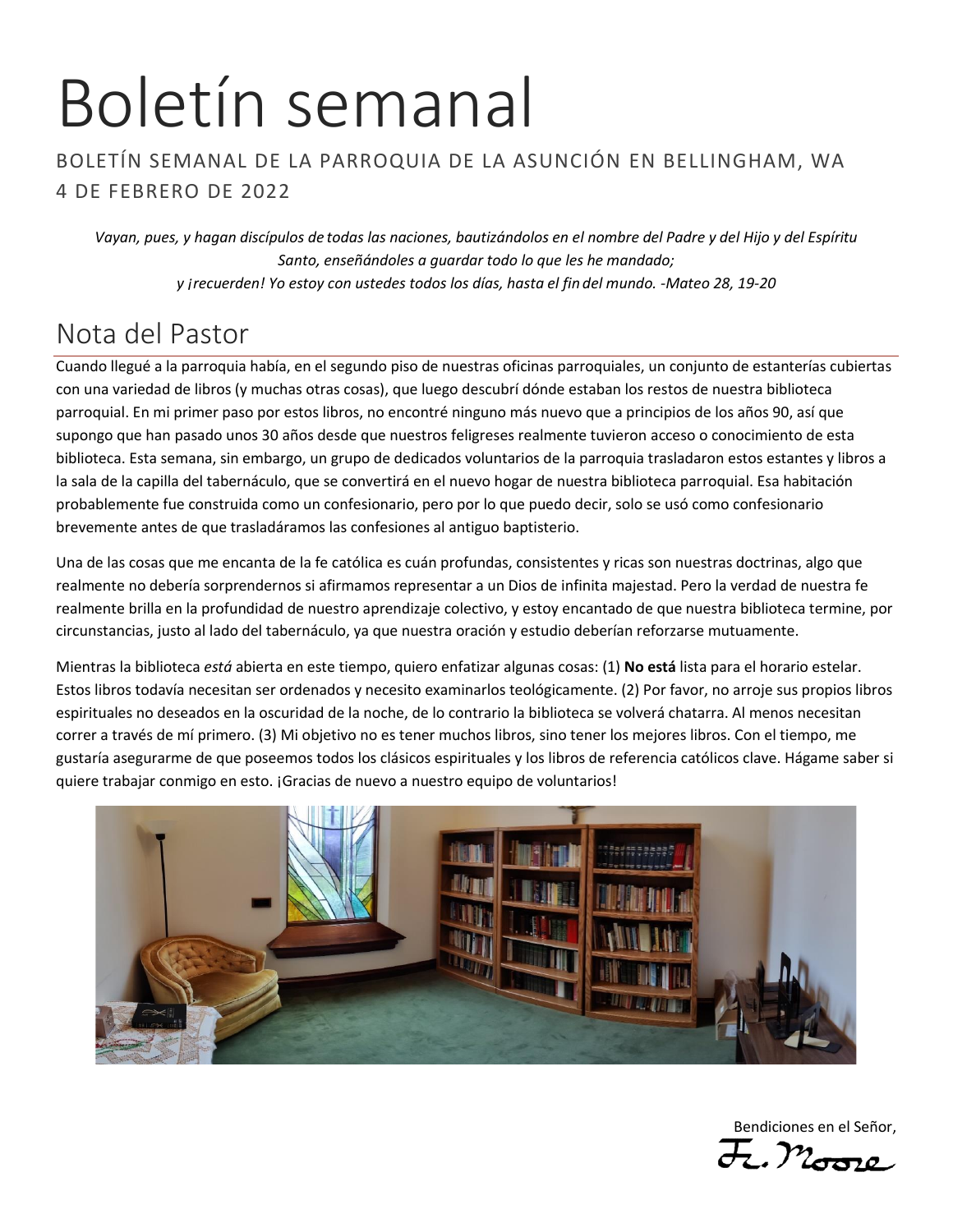#### Nombramientos Pastorales

El arzobispo Paul D. Etienne ha anunciado la ultime ronda de nombramientos pastorales en la Arquidiócesis de Seattle. Encuéntralos [aquí.](https://seattlearch.app.box.com/s/n09escypw9sqino0ukd0gw4kirg3cixg)

# Red de Liderazgo Pastoral para el Ministerio Hispano

El orador invitado Alejandro Aguilera-Titus presentara sobre el Plan Nacional de Ministerio Hispano actual y compartirá actualizaciones sobre el resultado del Proceso del V Encuentro. Alejandro es el Coordinador Nacional del V Encuentro. También es el personal principal del ministerio hispano de la Conferencia de Obispos Católicos de los Estados Unidos bajo la secretaria de Diversidad Cultural en la Iglesia. [Enlace de registro](https://archdioceseofseattle--jlits-formstack-com.translate.goog/forms/pastoral_leadership_network_for_hispanic_ministry_copy?_x_tr_sl=auto&_x_tr_tl=es&_x_tr_hl=en-US)

# Noticias Parroquiales

### Proyecto Dymphna

¿Es usted una mujer católica soltera entre las edades de 21 y 39 años que está luchando por encontrar una comunidad de apoyo y aliento? ¿Te identificas como neurodivergente y/o tienes una enfermedad mental? Por favor, considere unirse a mí en la construcción de una comunidad así.

El Proyecto Dymphna será un grupo fuertemente arraigado en la fe católica. Será un lugar seguro para recibir apoyo y aliento, para elevarse mutuamente a Cristo en amor, para servir a los demás y para difundir el conocimiento y la conciencia de los problemas relacionados con la neurodivergencia y las enfermedades mentales que afectan a muchos fieles católicos.

Para obtener más información, comuníquese con el líder del Proyecto Dymphna, Rowan Marsh, en: [rowanmarsh27@gmail.com](mailto:rowanmarsh27@gmail.com)

# Prepares colección próximo fin de semana

Apoyo durante el Embarazo y la Crianza – es una iniciativa de los Obispos del Estado de Washington para proporcionar una respuesta nutritiva y una promesa a las madres y padres que han elegido la vida. Una promesa de apoyo y cuidados desde el embarazo hasta que el niño cumple los cinco años. Este programa parroquial ofrece servicios vitales para reafirmar la vida a las familias vulnerables y en necesidad, sin tomar en cuenta las creencias religiosas. A nivel estatal, PREPARES ha apoyado a miles de familias con el acompañamiento individual y facilitando artículos de necesidad básica los niños. Para obtener más información, ser voluntario o hacer una donación al Ministerio Parroquial PREPARES durante la Petición de San Valentín, visite[: www.preparesforlife.org.](http://www.preparesforlife.org/) *El 100% de su donación irá directamente al servicio de las familias necesitadas gracias al generoso patrocinio del Concilio #676 de los Caballeros de Colón.*

# Oremos al Señor: Oración mensual en toda la parroquia

Como católicos estamos llamados a ser personas de oración. Durante este tiempo de desafíos e incertidumbre, nuestro Papa y el clero de todo el mundo nos están llamando a orar y hablar durante las próximas sesiones de escucha sinodal. Estamos siendo llamados a orar y escuchar, juntos. La Oración por el Sínodo 2021 – 2023 nos invita a reunirnos en el Santo Nombre de Dios, a encontrar "nuestra unidad en Dios", y NO promover el desorden, sino buscar "... nuestra unidad para que podamos caminar juntos hacia la vida eterna y no desviarnos del camino de la verdad y de lo que es correcto".

En el Kiosco y junto a la Entrada a la Capilla del Santísimo Sacramento hemos proporcionado una hoja de oración mensual. Los ministros confinados en casa están invitados a tomar uno para las personas que visitan. A aquellos que visitan la Capilla del Santísimo Sacramento se les pide que agreguen esta ofrenda de oración a su tiempo ante nuestro Señor. Se alienta a todos los feligreses a llevar una Intención de Oración para febrero de 2022 a casa con ellos para usarla como parte de su propio tiempo de oración diaria.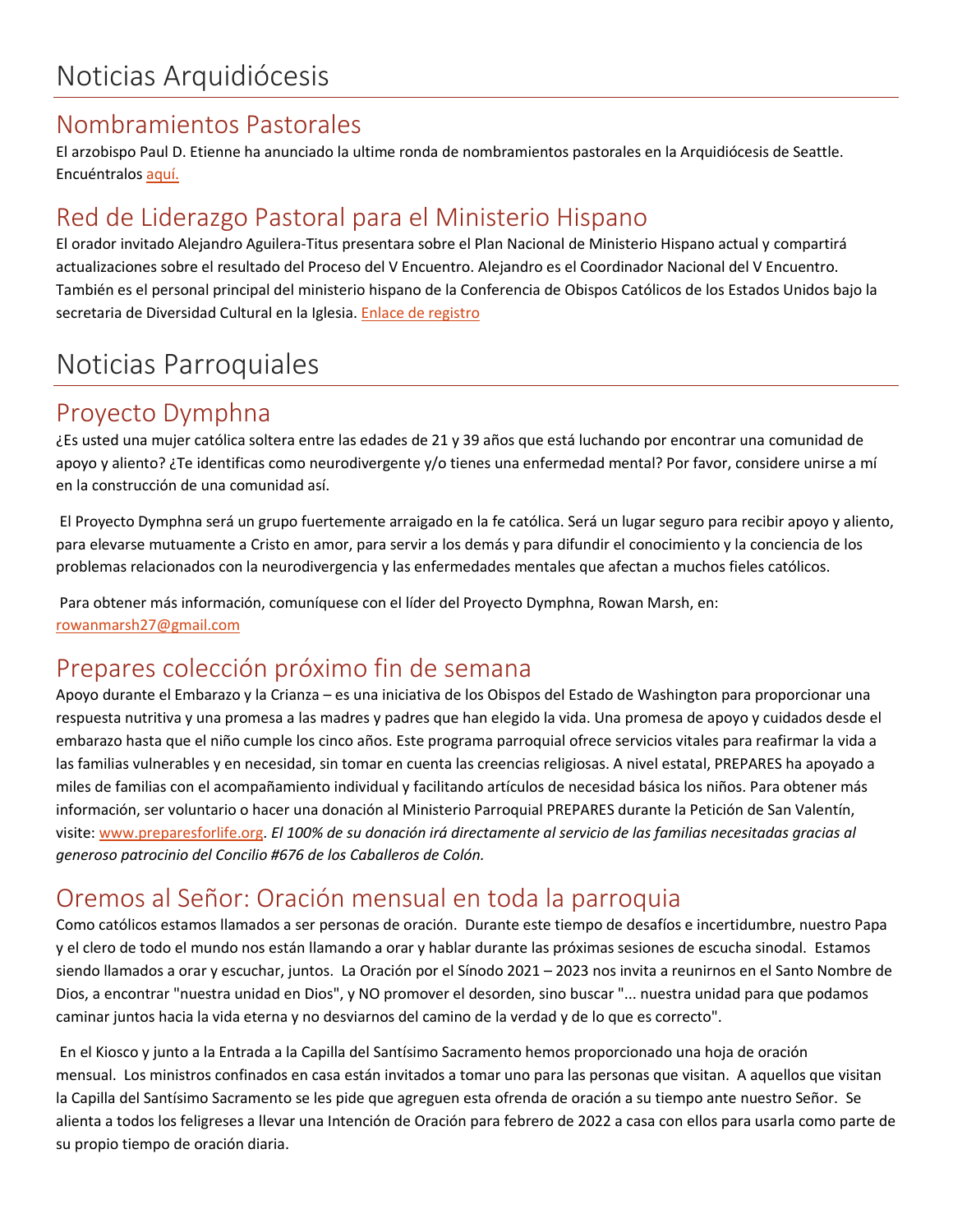Como decimos al final de nuestras Intercesiones Generales en la misa de cada semana, "Oremos AL SEÑOR", juntos, con una meta, un corazón, una mente, una voz, unidos por nuestro Dios Eterno y Amoroso.

# Noticias del Sínodo

## Skagit Valley Videos

Las parroquias del valle de Skagit han creado videos del Sínodo que pueden ser de interés para nuestros feligreses:

Español: <https://youtu.be/LqX07yjsNIQ> Ingles: [https://youtu.be/0XxWY1CTcpE](https://na01.safelinks.protection.outlook.com/?url=https%3A%2F%2Fyoutu.be%2F0XxWY1CTcpE&data=04%7C01%7C%7C21b4517a64e944a27cde08d9e42afd9f%7C84df9e7fe9f640afb435aaaaaaaaaaaa%7C1%7C0%7C637791695566801075%7CUnknown%7CTWFpbGZsb3d8eyJWIjoiMC4wLjAwMDAiLCJQIjoiV2luMzIiLCJBTiI6Ik1haWwiLCJXVCI6Mn0%3D%7C3000&sdata=utrq8MaZXs7mW82I388aWfAat4Cwncf9Mpz4q%2B2yUq8%3D&reserved=0)

**Más información por venir**

# Noticias de la escuela

# Dia del Currículo Regional- No Escuela

No habrá escuela para estudiantes este viernes 11 de febrero para que los maestros puedan participar en un Día Curricular Regional con otras escuelas para la Arquidiócesis. Gracias al nuevo formato virtual, nuestros maestros pueden participar con escuelas en todo el oeste de Washington, algunas de las cuales incluyen el desarrollo de la primera infancia a través de la cancillería y la capacitación tecnológica a través de Bishop O'Dea High School en Seattle. Los maestros de Asunción tienen un total de seis días de desarrollo profesional programados a lo largo del año escolar para enfocarse en áreas de interés y mejorar su oficio.

#### Venta de Scrip

Escuela Católica de La Asunción venderá Scrip fuera del gimnasio entre las misas de las 8 am y las 10 am este domingo 6 de febrero, Gracias por apoyar a nuestra escuela.

## Una jornada de puertas abiertas en la escuela

**Únase a nosotros para una jornada de puertas abiertas en la escuela en persona el domingo 13 de febrero de 2 pm a 4 pm.** Conozca a uno de nuestros embajadores en la biblioteca de la escuela, haga un recorrido y los niños pueden participar en una búsqueda del tesoro. La Casa Abierta es para todas las familias ACTUALES y NUEVAS a Assumption, así que traiga a un amigo. No habrá escuela para estudiantes este viernes 11 de febrero para que los maestros puedan participar en un Día Curricular Regional con otras escuelas para la Arquidiócesis. Gracias al nuevo formato virtual, nuestros maestros pueden participar con escuelas en todo el oeste de Washington, algunas de las cuales incluyen el desarrollo de la primera infancia a través de la cancillería y la capacitación tecnológica a través de Bishop O'Dea High School en Seattle. Los maestros de Asunción tienen un total de seis días de desarrollo profesional programados a lo largo del año escolar para enfocarse en áreas de interés y mejorar su oficio.